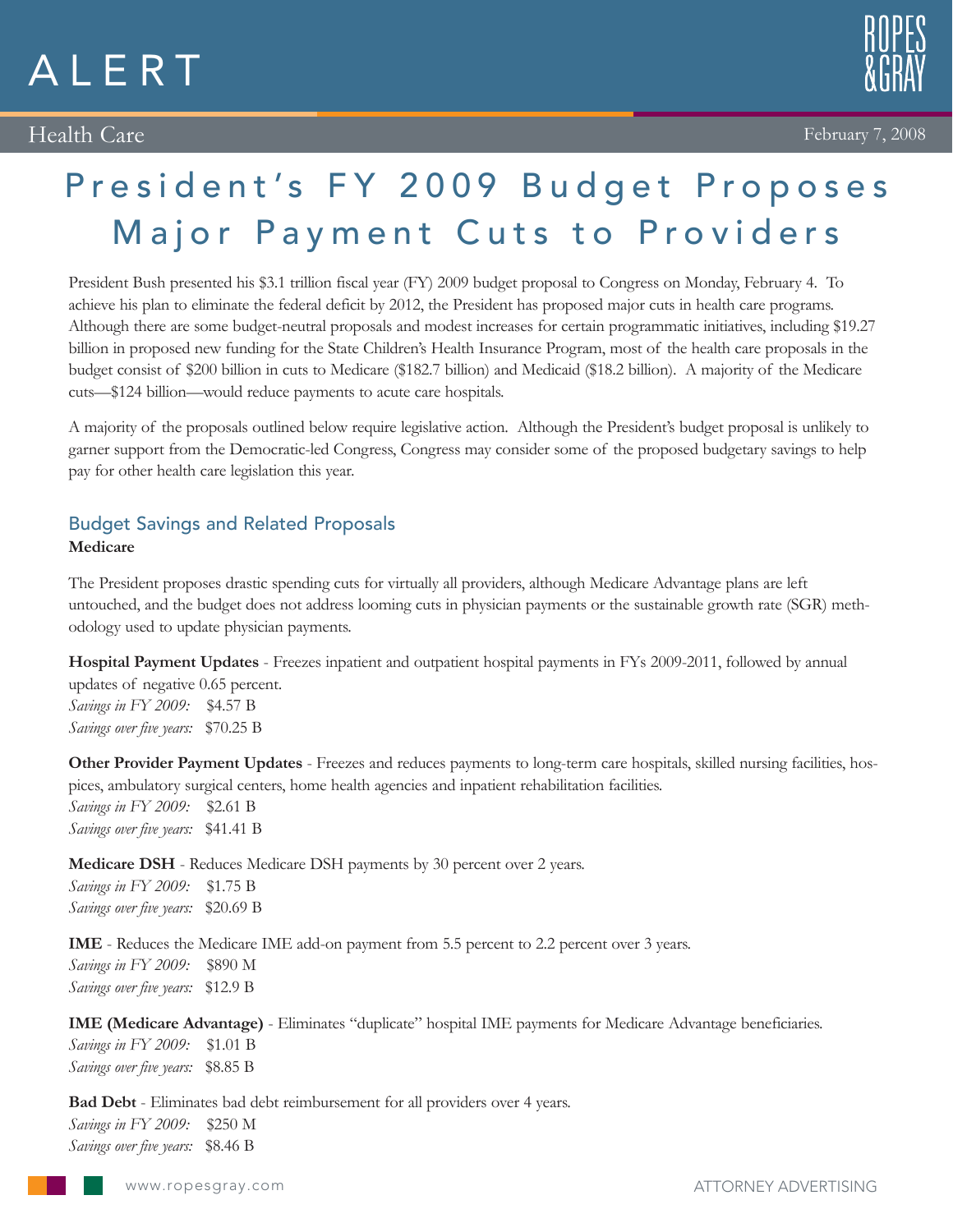**Capital Payments** – Reduces hospital capital payments by 5 percent in FY 2009. *Savings in FY 2009:* \$490 M *Savings over five years:* \$3.05 B

**Value-Based Purchasing** – Establishes a hospital value-based purchasing program.

*Savings in FY 2009:* \$0 *Savings over five years:* \$1.65 B

**Never Events** – Eliminates Medicare payments for "never" events (preventable adverse events such as surgery on the wrong side of the body). Hospitals also would be required to report never events or receive a reduction to their annual update. *Savings in FY 2009:* \$0 *Savings over five years:* \$190 M

**Regulatory Changes to Hospital Payments** – Includes the elimination of payment for certain conditions if they were not present at the time of admission and an increase to the inpatient length of stay threshold that triggers transfer payment adjustments.

*Savings in FY 2009:* Not itemized *Savings over five years:* Not itemized

**Post-Acute Care** – Proposes site-neutral payments for post-hospital care for five conditions commonly treated in skilled nursing facilities and inpatient rehabilitation facilities. *Savings in FY 2009:* \$250 M *Savings over five years:* \$1.65 B

**DME Rentals** – Establishes a 13-month rental period for power wheelchairs and reduces the rental period from 36 to 13 months for most oxygen equipment. *Savings in FY 2009:* \$290 M *Savings over five years:* \$3.72 B

**Premium Subsidies** – Eliminates annual indexing of income thresholds for Part B premium subsidies and applies those thresholds to a reduction of Part D premium subsidies. *Savings in FY 2009:* \$460 *Savings over five years:* \$5.75 B

**MSP for ESRD Beneficiaries** – Increases Medicare Secondary Payer status for beneficiaries with End Stage Renal Disease from 30 to 60 months. *Savings in FY 2009:* \$110 M *Savings over five years:* \$1.11 B

**Mandamus Jurisdiction** – Limits the use of mandamus jurisdiction to resolve Medicare disputes.

*Savings in FY 2009:* \$0 *Savings over five years:* \$60 M

In addition to the cuts described above, the President proposes to reduce automatically all provider payments by four-tenths of one percent per year in each year in which at least 45 percent of Medicare funding is derived from general revenues.

#### **Medicaid**

This budget proposal does not contain new direct Medicaid provider cuts that have been a standard feature of his recent budgets or the kind of major Medicaid restructuring proposals that were common in the early budgets of his presidency. Nevertheless, the budget does propose to slash \$18.2 billion out of the program over five years, largely through measures that